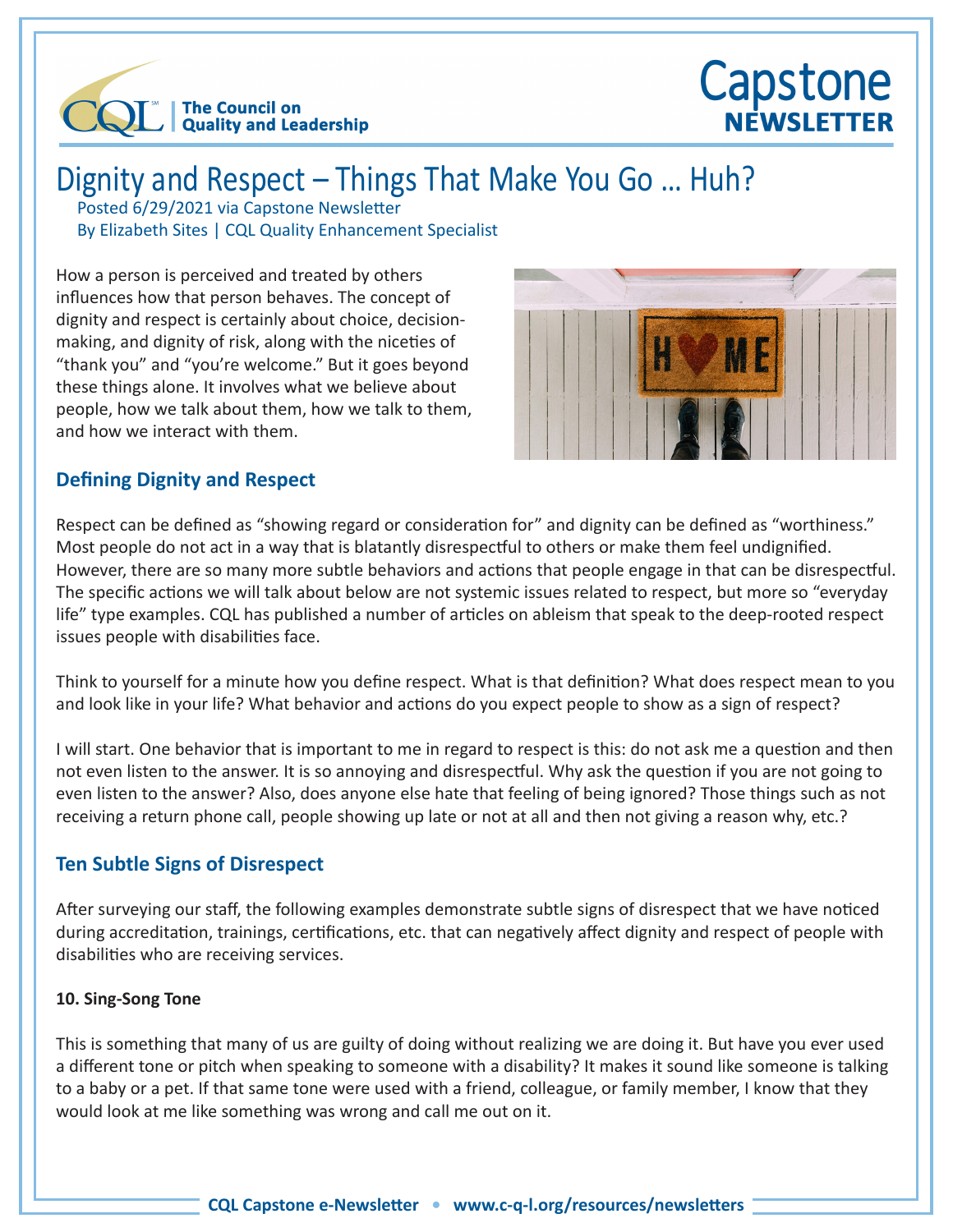#### **9. Speaking For Someone Unnecessarily**

Sometimes people (all people) need support in getting their point across to others. Some people need this help more consistently in their lives. However, simply jumping in and speaking for someone without ever giving the person the chance to do it themselves is not only a sign of disrespect, but also plain rude. If a question is being directed specifically to me, I do not care for other people just jumping in and answering for me. Also, if I were being introduced to someone and the person making the introduction said to me "tell them your name," I would feel like a child.

#### **8. Not Being "Allowed" To Eat In My Bedroom Because Of (Fill In The Blank)**

This is one of those examples that is heard a lot as a CQL Accreditation reviewer that visits with many people receiving services. When asked why people aren't "allowed" to eat in their own bedroom a plethora of reasons are given, such as "I don't know," "staff said we can't," and "bugs."

I love to eat in my bedroom. Some days I prefer to put Netflix on my iPad, sit in my bed, and eat popcorn. I also love to hang out in bed or in my bedroom chair and drink coffee in the morning. It's relaxing and it is nice to have some quiet time in my private oasis. Anything that could happen by eating food in the bedroom could happen in any other room in the house. Why is the bedroom different?

#### **7. Twin Beds For Grown Adults**

Do we really have to talk about this? We see so many adults receiving services that are only given a twin bed to sleep on. When was the last time any of us did that as an adult? The days of sleeping on a couch, futon, or the smallest size bed made were over when I last slept in my dorm room.

#### **6. When Someone "Elopes"**

Interestingly, dictionary.com defines "elopement" as:

a. an act or instance of running off secretly, as to be married

b. an act or instance of leaving a safe area or safe premises, done by a person with a mental disorder or cognitive impairment:

Why is it different for someone with an intellectual or psychiatric disability? Why isn't the term the same for when others without these diagnosed disabilities "leave a safe area or safe premises?" Who is to say that the person actually feels safe in the "safe area or safe premises" where they are leaving from?

It could be the only way they know how to escape from a place or situation where they don't feel physically or emotionally safe. They may also simply be leaving to go somewhere else, rather than the sense of "escape" that the word eloping conjures up.

#### **5. Chore Charts**

I get it, when there are multiple people that live together the work around the house should be split amongst everyone. But when we think of chore charts, we often immediately think of children. "Get your chore done and get a sticker!" … ugh. As adults, the sharing of household responsibilities is a good way to learn conflict resolution and teamwork. Do we need a chart to show this? Maybe. But does that chart need to be prominently displayed on a corkboard in the dining room or kitchen? Probably not.